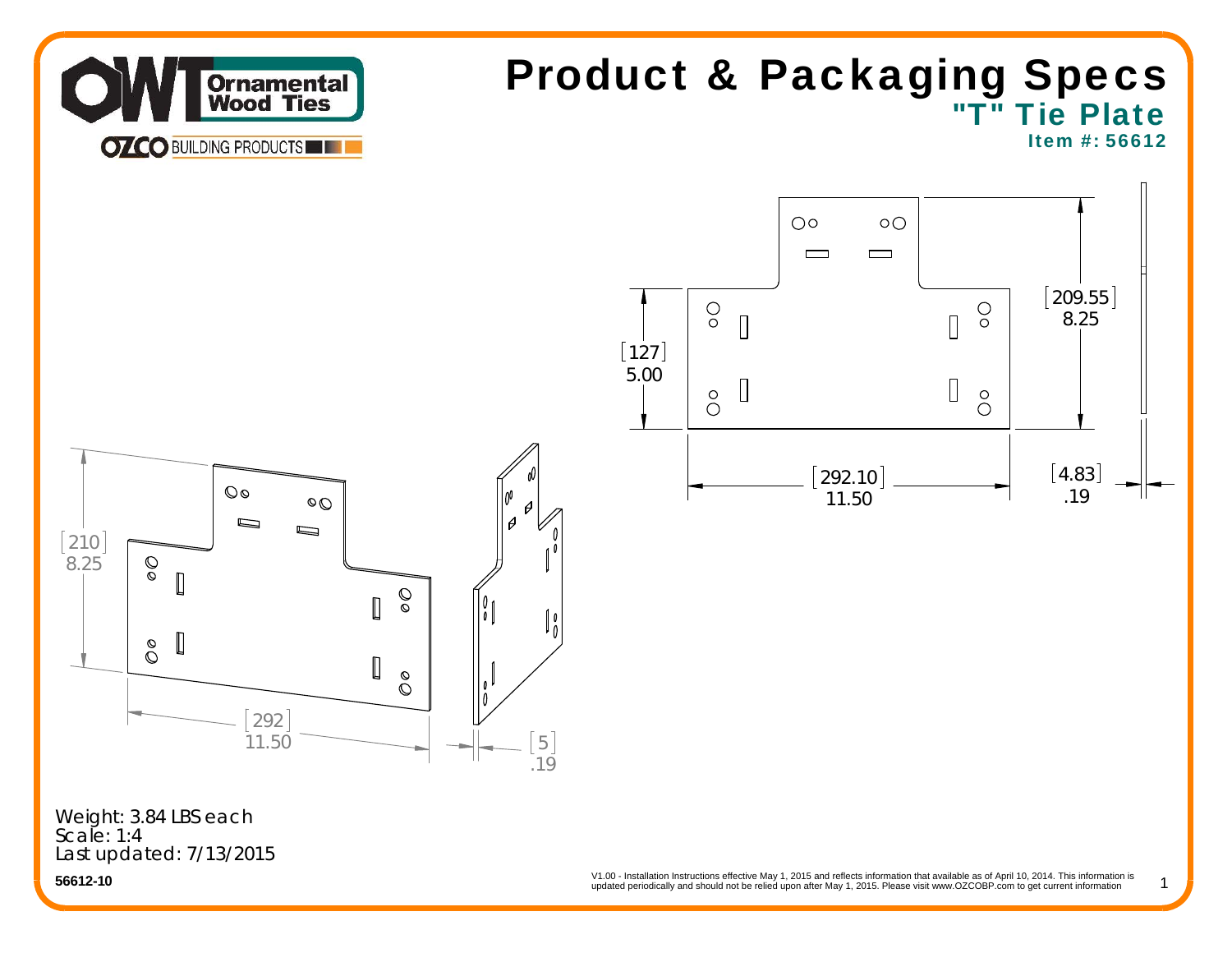

# **T Tie Plate** Product & Packaging Specs

Item #: Typical Installation & Basic Assembly









Scale: 1:8Last updated: 7/13/2015

> V1.00 - Installation Instructions effective May 1, 2015 and reflects information that available as of April 10, 2014. This information is updated periodically and should not be relied upon after May 1, 2015. Please visit www.OZCOBP.com to get current information 2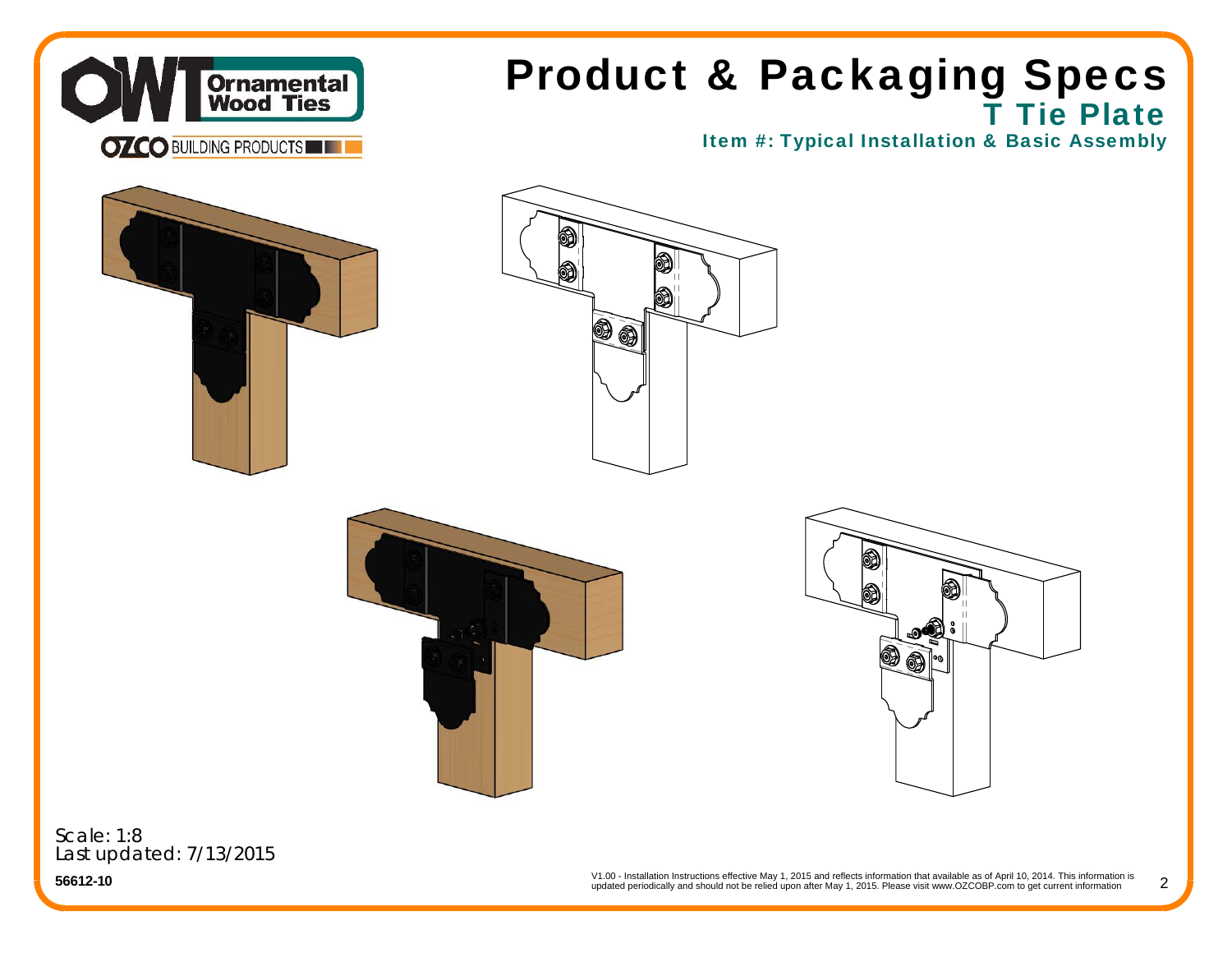

#### **T Tie Plate** Item #: 56612ASM with 56625Product & Packaging Specs



|                |   | <b>RFR</b>     | <b>DESCRIPTION</b>          |
|----------------|---|----------------|-----------------------------|
|                |   | $0.5$ 56612-10 | "T" Tie<br>late             |
| $\overline{2}$ | 6 | 56625          | Timber<br>Screw 1-          |
| 3              | 3 | 56611          | Truss<br>Accent<br>Assembly |

Weight: 21.83 LBS Scale: 1:8Last updated: 7/13/2015

**56612-10**

not sold as shown; for use in Projects only

V1.00 - Installation Instructions effective May 1, 2015 and reflects information that available as of April 10, 2014. This information is<br>updated periodically and should not be relied upon after May 1, 2015. Please visit w

3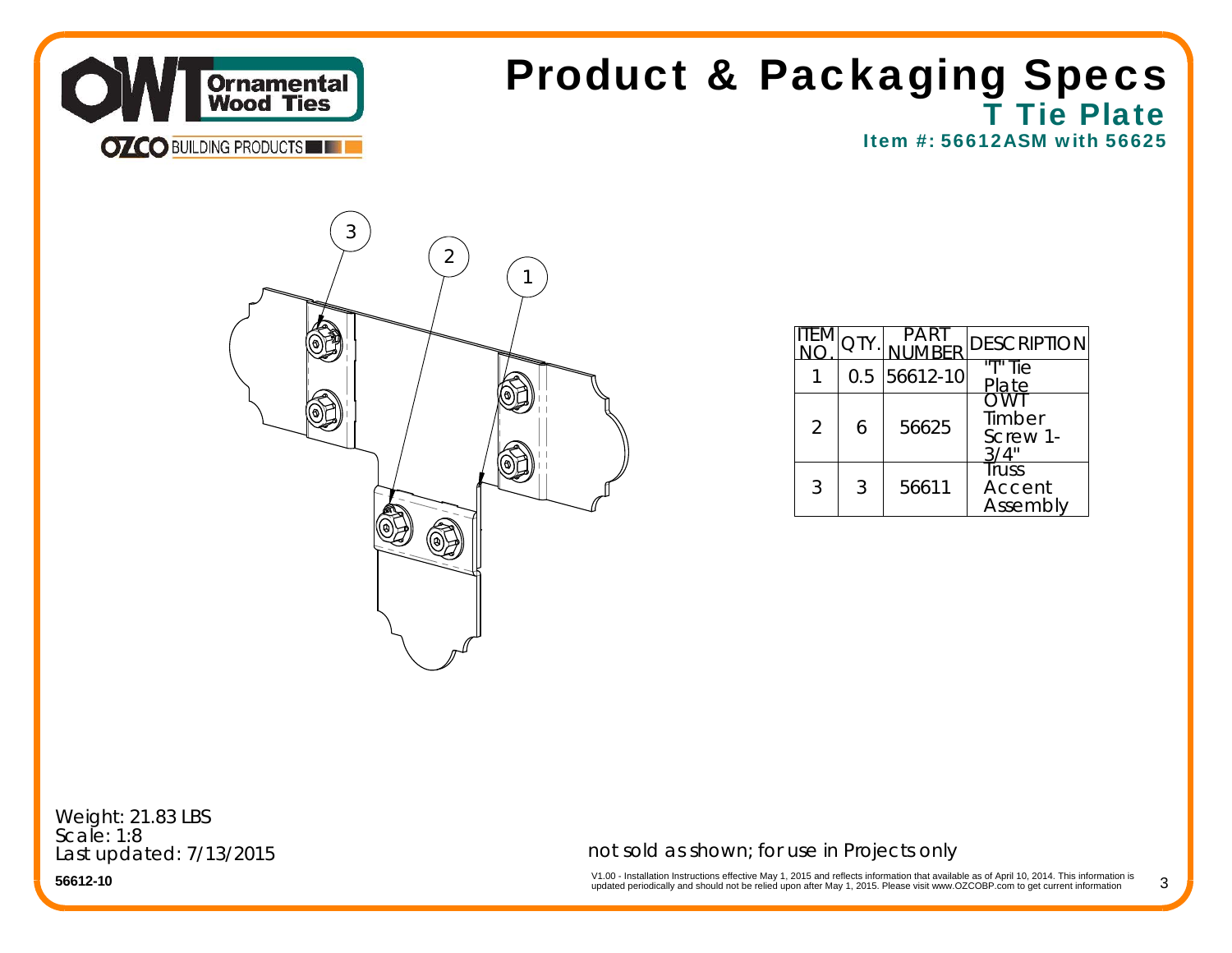

### 56612 Packing Item #: Box packing Product & Packaging Specs



| item<br>Ino.  | QTY. | PART<br> NUMBER              | <b>DESCRIPTION</b>  |
|---------------|------|------------------------------|---------------------|
|               |      | 56612 T-<br><b>Tie Plate</b> | Box, T-Tie<br>Plate |
| $\mathcal{P}$ |      | 56612-10                     | "T" Tie Plate       |

items not shown:

**•** installation instructions

parts wrapped in packing foam sheet

Weight: 7.81 LBS •Scale: 1:3Last updated: 7/13/2015

•

V1.00 - Installation Instructions effective May 1, 2015 and reflects information that available as of April 10, 2014. This information is updated periodically and should not be relied upon after May 1, 2015. Please visit www.OZCOBP.com to get current information

6

**56612-10**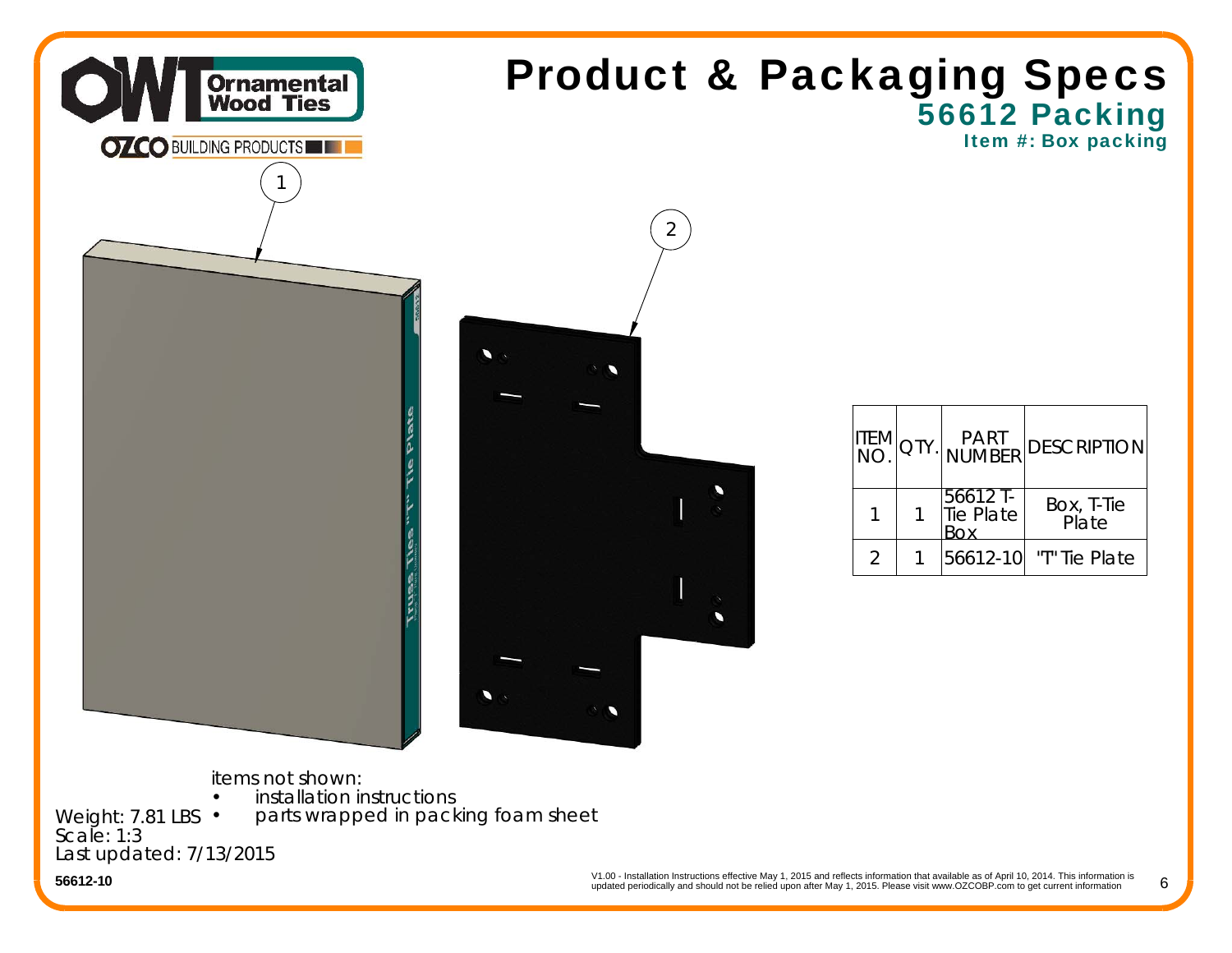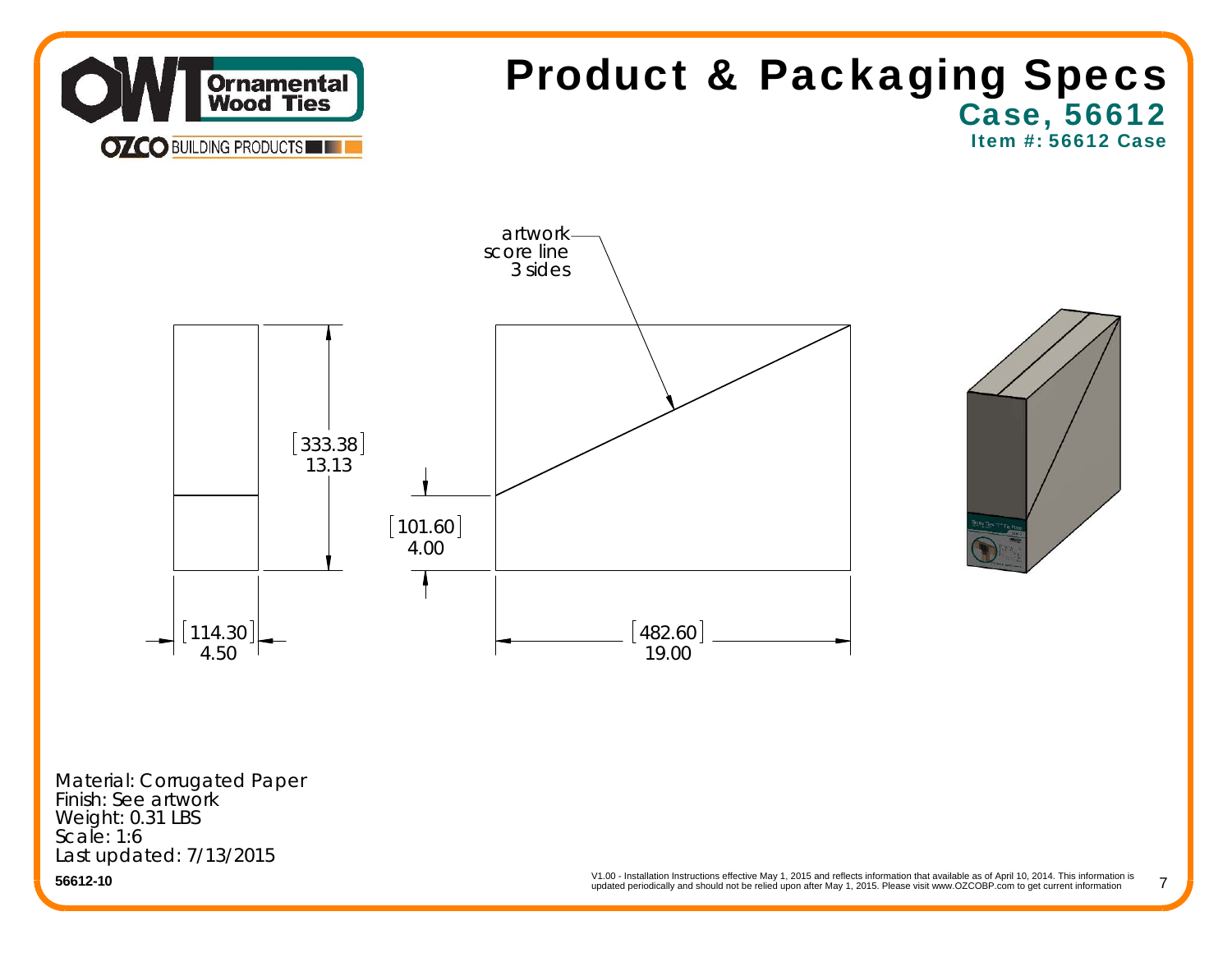

Weight: 40 LBS Scale: 1:4Last updated: 7/13/2015

**56612-10**